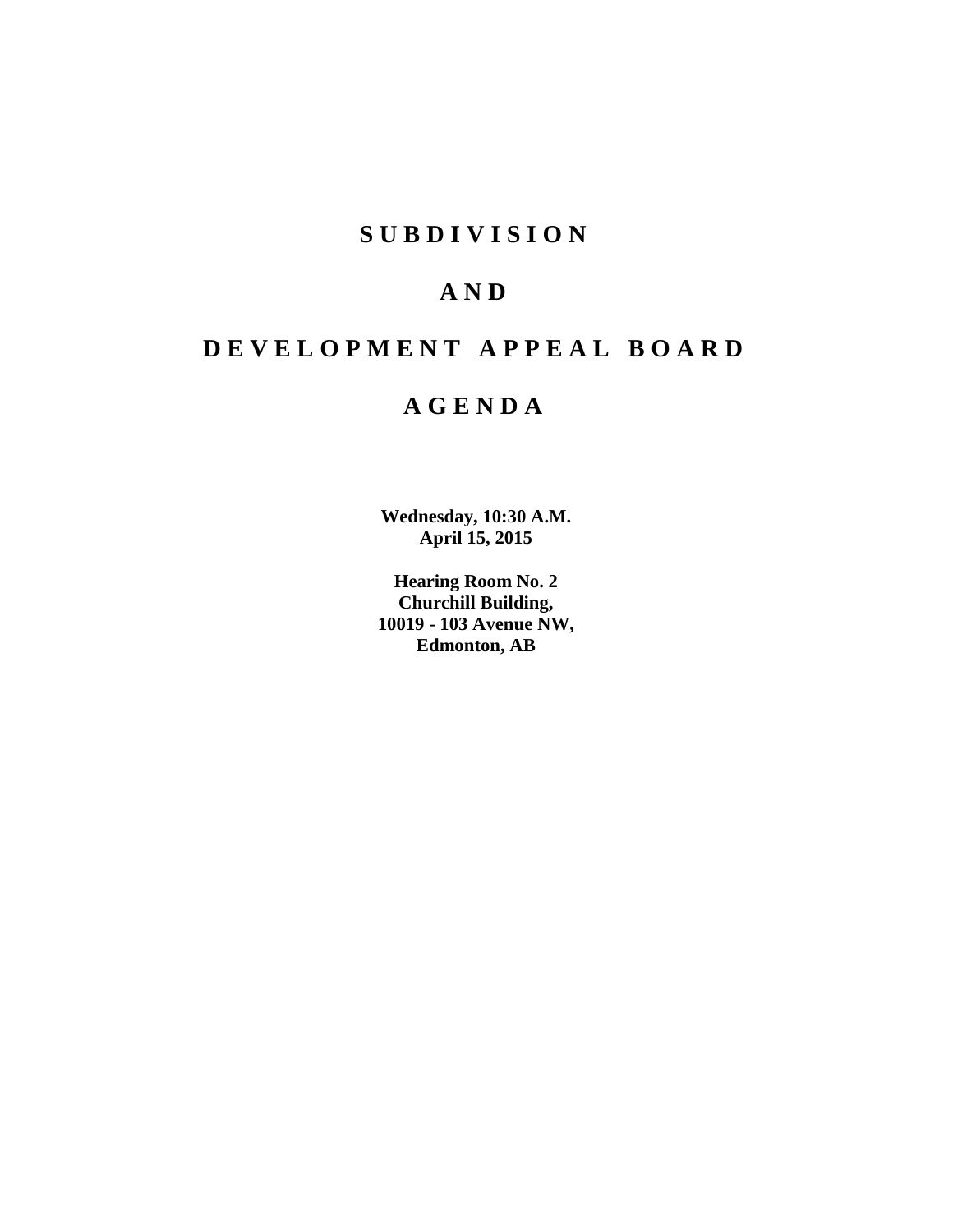## **SUBDIVISION AND DEVELOPMENT APPEAL BOARD HEARING ROOM NO. 2**

| 9:00 A.M.<br>I                        | SDAB-D-15-075<br><b>TABLED TO MAY 6, 2015</b> | Construct exterior alterations to an existing<br>Single Detached House (extension to front<br>concrete Driveway 9.50 metres by 15.5 metres<br>199 - Dunvegan Road NW<br>Project No.: 152514895-001               |  |
|---------------------------------------|-----------------------------------------------|------------------------------------------------------------------------------------------------------------------------------------------------------------------------------------------------------------------|--|
| BREAK - 10:15 A.M. TO 10:30 A.M.      |                                               |                                                                                                                                                                                                                  |  |
| 10:30 A.M.<br>$\mathbf{I}$            | SDAB-D-15-071                                 | Construct exterior alterations to an existing<br>Automotive and Minor Recreation Vehicle<br>Sales/Rentals development (revise previously<br>approved landscape plan to replace landscaping<br>with fencing)      |  |
|                                       |                                               | 8115 - 137 Avenue NW<br>Project No.: 139511609-003                                                                                                                                                               |  |
| LUNCH BREAK - 12:00 P.M. TO 1:00 P.M. |                                               |                                                                                                                                                                                                                  |  |
| 1:00 P.M.<br>III                      | SDAB-D-15-076                                 | Develop an Overall Sign Design Concept for<br>Gorman DC1 16166 (Manning Town Centre)                                                                                                                             |  |
|                                       |                                               | 15812 - 34 Street NW, 15920 - 34 Street NW,<br>15705 - 37 Street NW, 3421 - 158 Avenue NW,<br>3408 - 153 Avenue NW, 15704 - 37 Street NW,<br>15510 - 37 Street NW, 15304 - 37 Street NW,<br>3404 - 158 Avenue NW |  |
|                                       |                                               | Project No.: 129332249-002                                                                                                                                                                                       |  |

*NOTE: Unless otherwise stated, all references to "Section numbers" refer to the authority under the Edmonton Zoning Bylaw 12800.*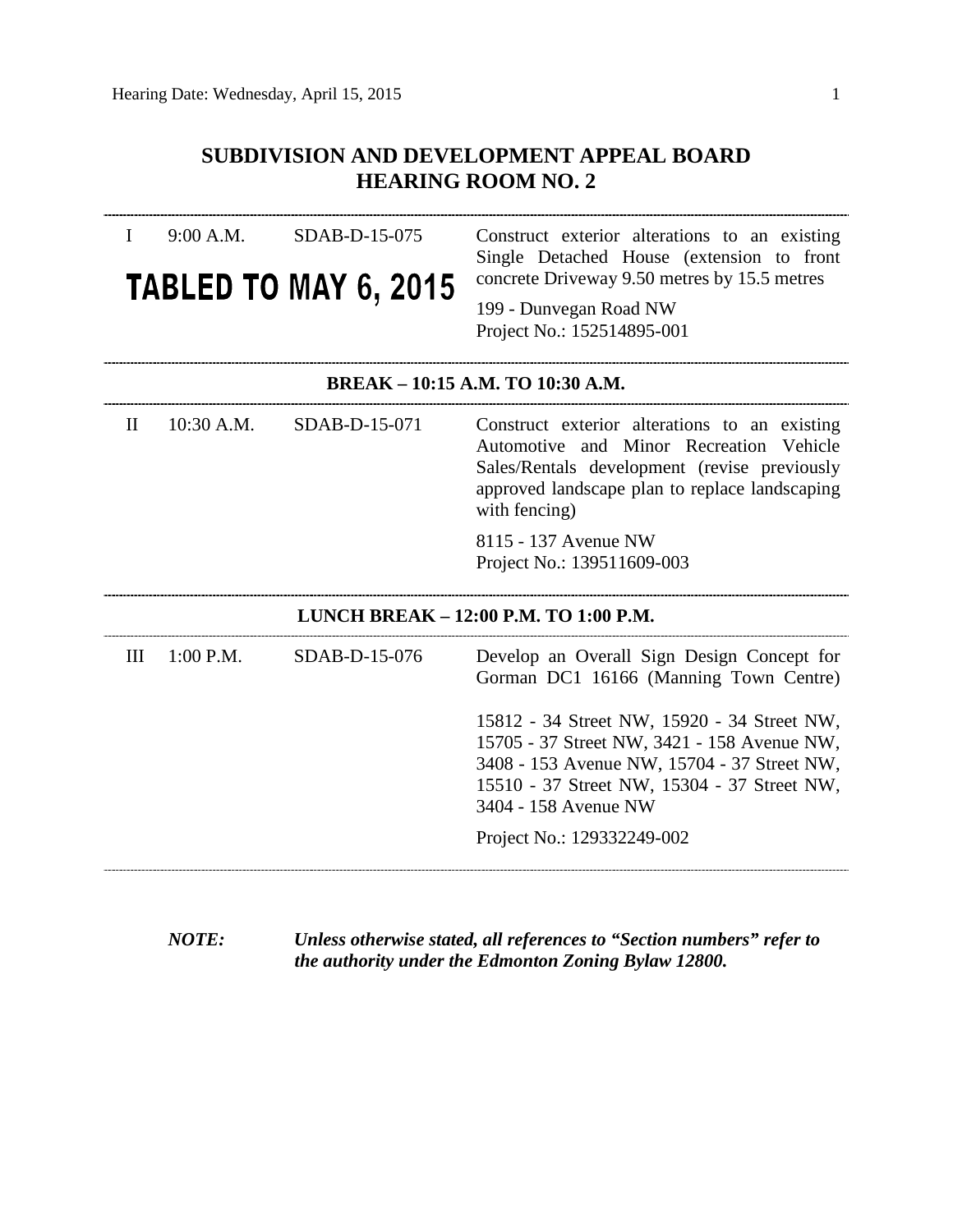#### **ITEM I:** 10:30 A.M. **FILE: SDAB-D-15-071**

#### AN APPEAL FROM THE DECISION OF THE DEVELOPMENT OFFICER

APPELLANT: APPLICATION NO.: 139511609-003

APPLICATION TO: Construct exterior alterations to an existing Automotive and Minor Recreation Vehicle Sales/Rentals development (revise previously approved landscape plan to replace landscaping with fencing)

| DECISION OF THE<br>DEVELOPMENT AUTHORITY:     | Refused                                |
|-----------------------------------------------|----------------------------------------|
| DECISION DATE:                                | February 27, 2015                      |
| DATE OF APPEAL:                               | March 13, 2015                         |
| MUNICIPAL DESCRIPTION<br>OF SUBJECT PROPERTY: | 8115 - 137 Avenue NW                   |
| <b>LEGAL DESCRIPTION:</b>                     | Plan 1428NY Blk 21 Lots 1,2U           |
| ZONE:                                         | <b>CB1</b> Low Intensity Business Zone |
| <b>OVERLAY:</b>                               | N/A                                    |
| STATUTORY PLAN:                               | N/A                                    |
|                                               |                                        |

#### DEVELOPMENT OFFICER'S DECISION

REFUSED - The proposed development is refused for the following reasons:

1) Developments shall provide landscaping in accordance with Section 55.4(7):

Required: 14 trees Proposed: 1 tree Deficiency: 13 trees

Required: 24 shrubs Proposed: 0 shrubs Deficiency: 24 shrubs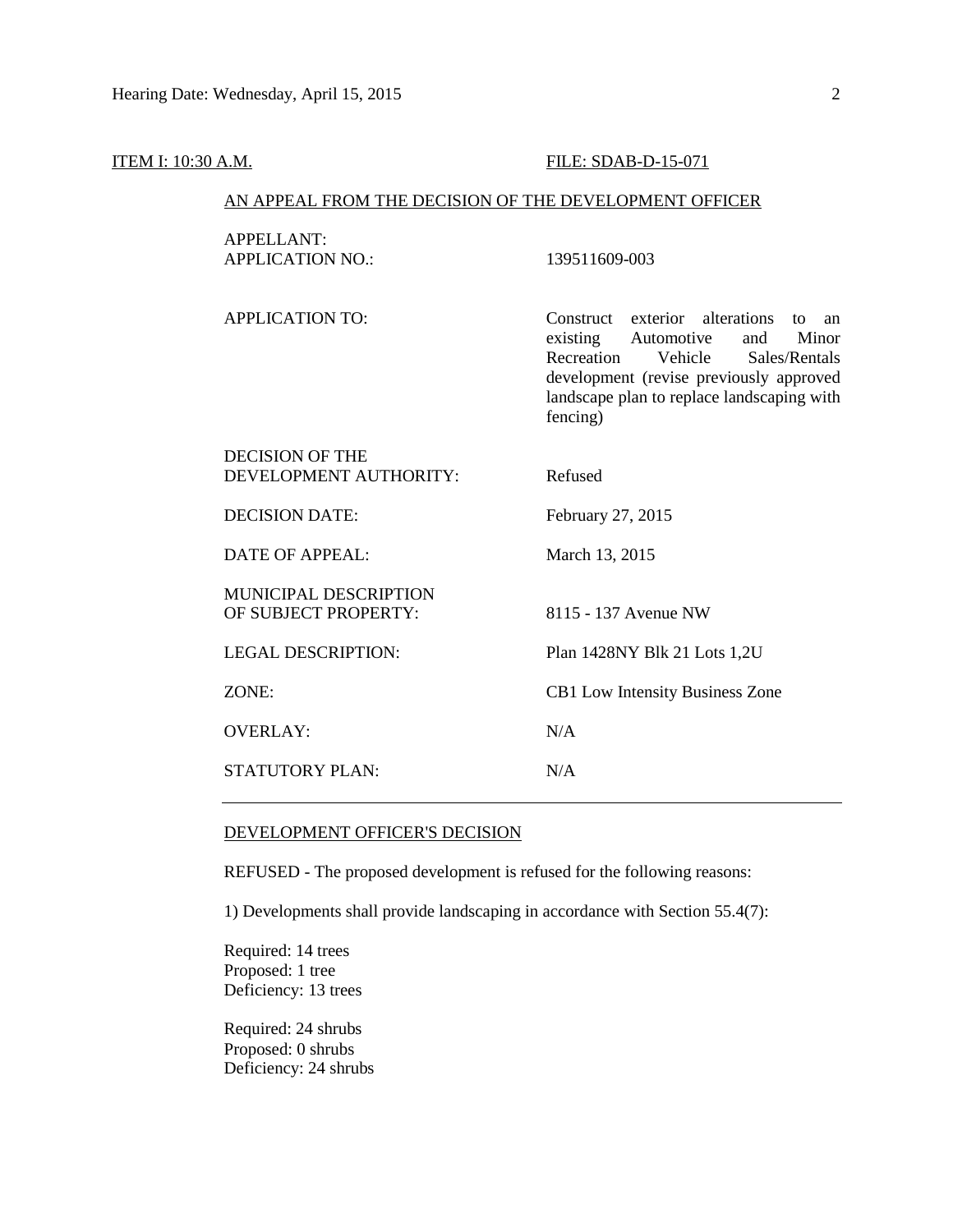#### Hearing Date: Wednesday, April 15, 2015 3

2) Developments shall landscape all yards and setback areas as per Section 55.4(1):

- Landscaping has not been provided on the required setback areas to the required level.

3) Developments shall provide perimeter planting as per Section 55.4(3):

- Perimeter planting has not been provided.

4) It is the Development Officer's opinion that, as the development is a Discretionary Use in the CB1 Zone, the proposed exterior alteration will have a negative visual impact on surrounding properties.

#### APPELLANT'S SUBMISSION

The reason for the application for development permit is that in the absence of a fence, unknown persons have come onto the premises and caused damage to the vehicles parked on the premises for sale. Vehicle windows have been broken in the past and there was a vehicle theft which occurred between February 11 and 12, 2015.

The Premises are currently being used for parking cars for sale. The required landscaping/setback will significantly reduce the area of space currently available for parking vehicle which are sold off the premises.

The opinion that the development will have a negative visual impact on surrounding properties is not reasonable. The application is for a development permit to construct a fence only. This will not have a significant impact on the visual appearance of the premises or the neighbourhood.

#### SUBDIVISION AND DEVELOPMENT APPEAL BOARD OFFICER'S COMMENTS

The Subdivision and Development Appeal Board at a hearing on March 26, 2015 made and passed the following motion:

"that the appeal hearing be scheduled for April 15 or 16, 2015, at the written request of the Appellant."

**Automotive and Minor Recreation Vehicle Sales/Rentals** is a Discretionary Use in the CB1 Low Intensity Business Zone, Section 330.3(3).

Under Section 7.4(5), **Automotive and Minor Recreation Vehicle Sales/Rentals** means development used for the retail sale or rental of new or used automobiles, motorcycles, snowmobiles, tent trailers, boats, travel trailers or similar light recreational vehicles or crafts, together with incidental maintenance services and sale of parts. This Use Class includes automobile dealerships, car rental agencies and motorcycle dealerships.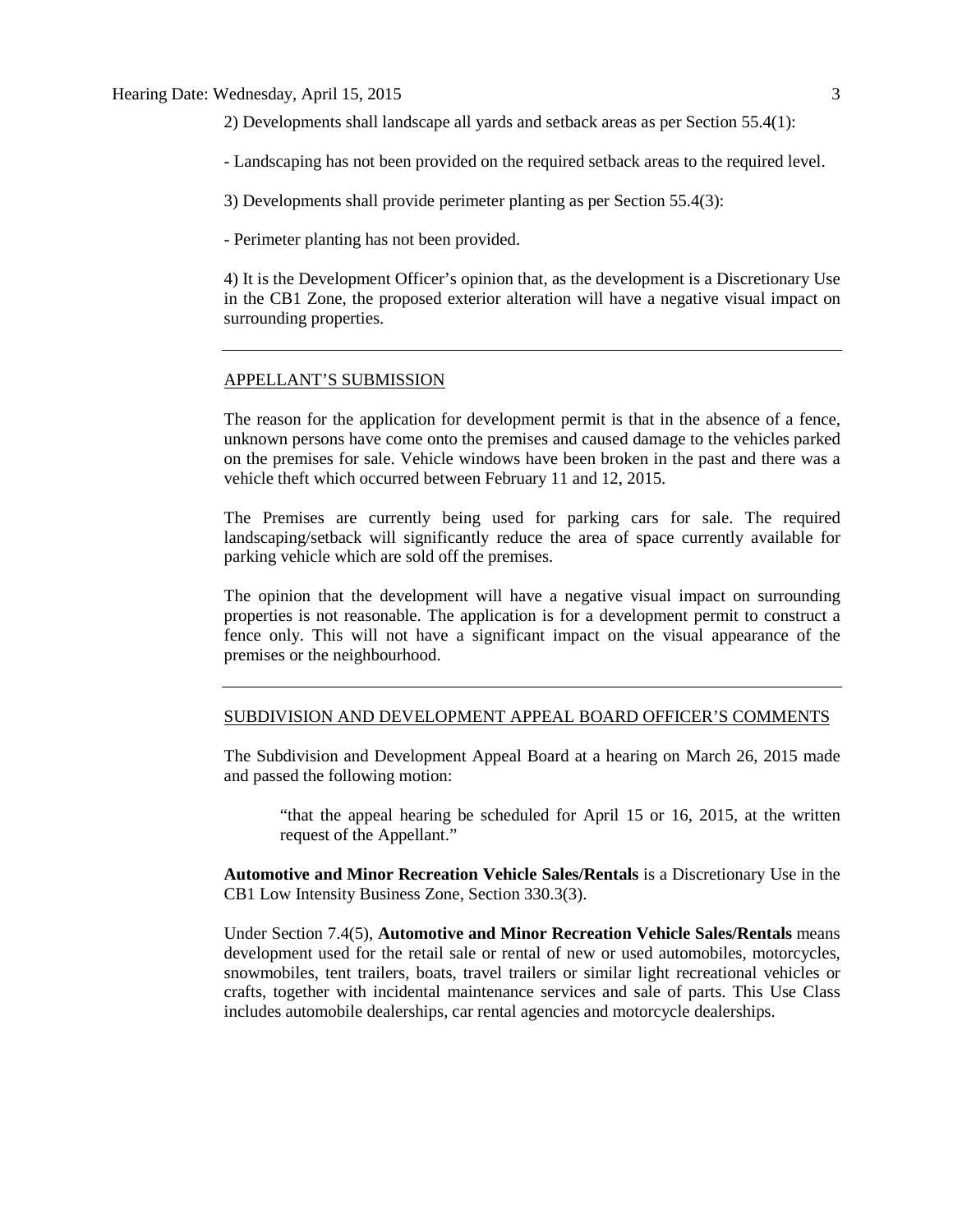#### Hearing Date: Wednesday, April 15, 2015 4

This Use Class does not include dealerships for the sale of trucks with a gross vehicle weight rating of 4000 kilogram or greater, or the sale of motorhomes with a gross vehicle weight rating greater than 6000 kilogram or a length of more than 6.7 metres.

#### **The Development Officer determined the proposed exterior alteration will have a negative visual impact on surrounding properties.**

Section 55.4(1) states all open space including Front Yards, Rear Yards, Side Yards and Yards, at grade Amenity Areas, Private Outdoor Amenity Areas, Setback areas and Separation Spaces shall be landscaped with trees, shrubs, flower beds, grass, ground cover or suitable decorative hardsurfacing, in accordance with the Landscape Plan submitted pursuant to subsection 55.3 and approved by the Development Officer. This requirement shall not apply to those areas designated for parking and circulation, which shall be landscaped in accordance with subsection 55.8 of this Bylaw. The Development Officer may require Landscaping of areas within a Site that are intended for future development if, in the opinion of the Development Officer, the lack of Landscaping creates a potential negative visual impact, given the visibility of these areas from adjacent properties and public roadways.

Section 55.4(3) states any parking lot having eight or more parking spaces that is visible from an adjoining Site in a Residential or Commercial Zone, or from a public roadway other than a Lane, or from a Light Rail Transit line, shall have perimeter planting. The location, length, thickness and height of such perimeter planting at maturity shall, in conjunction with a change in Grade or other natural or man-made features, be sufficient to provide substantial interruption of the view of the parking area from any adjoining Residential or Commercial Zone, and enhance the view of the parking area from any adjacent public roadway or Light Rail Transit line.

Section 55.4(7) states for development consisting of Non-residential Use Classes, the number of trees and shrubs provided shall be determined on the basis of the following:

- a. one tree for each 25 square metres and one shrub for each 15 square metres of Setback at grade; and
- b. one tree for each 20 square metres and one shrub for each 10 square metres of required parking area islands. In no case shall there be less than one tree per required parking area island.

**The Development Officer determined landscaping is required on all yards and setback areas. The proposed development does not provide landscaping on the required setback areas.**

**The Development Officer determined perimeter planting is required. The proposed development does not provide perimeter planting.**

**The Development Officer determined 14 trees and 24 shrubs are required. The proposed development provides 1 tree and 0 shrubs, which is deficient by 13 trees and 24 shrubs.**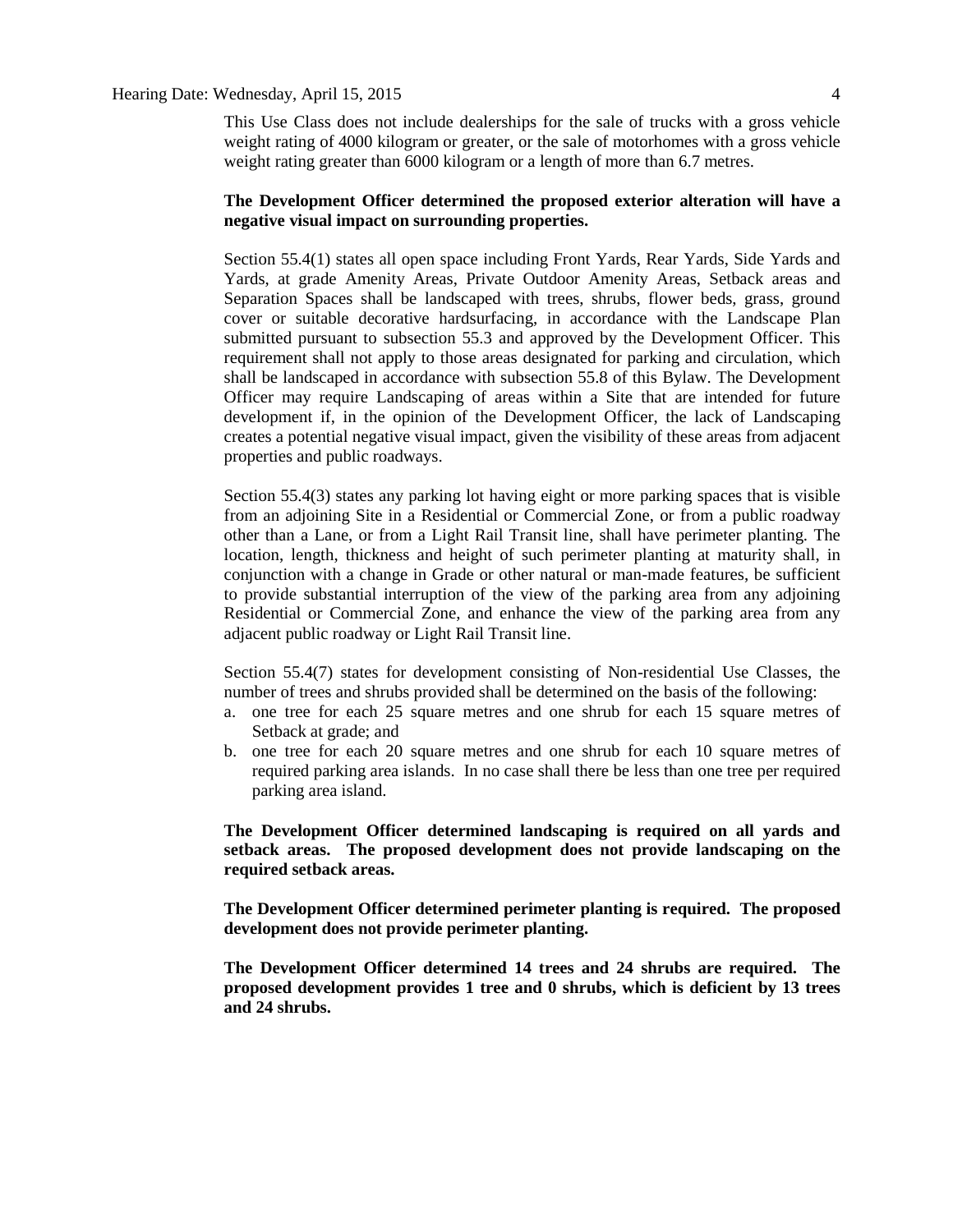Under Section 6.1(110), **Yard** means the part of a Site unoccupied by any portion of a building or structure 1.0 metres more above grade, unless otherwise permitted in this Bylaw. A Yard is not a Setback, Amenity Area or Separation Space.



Section 330.1 states the purpose of the CB1 Low Intensity Business Zone is to provide for low intensity commercial, office and service uses located along arterial roadways that border residential areas. Development shall be sensitive and in scale with existing development along the commercial street and any surrounding residential neighbourhood.

### NOTICE TO APPLICANT/APPELLANT

Provincial legislation requires that the Subdivision and Development Appeal Board issue its official decision in writing within fifteen days of the conclusion of the hearing. Bylaw No. 11136 requires that a verbal announcement of the Board's decision shall be made at the conclusion of the hearing of an appeal, but the verbal decision is not final nor binding on the Board until the decision has been given in writing in accordance with the Municipal Government Act.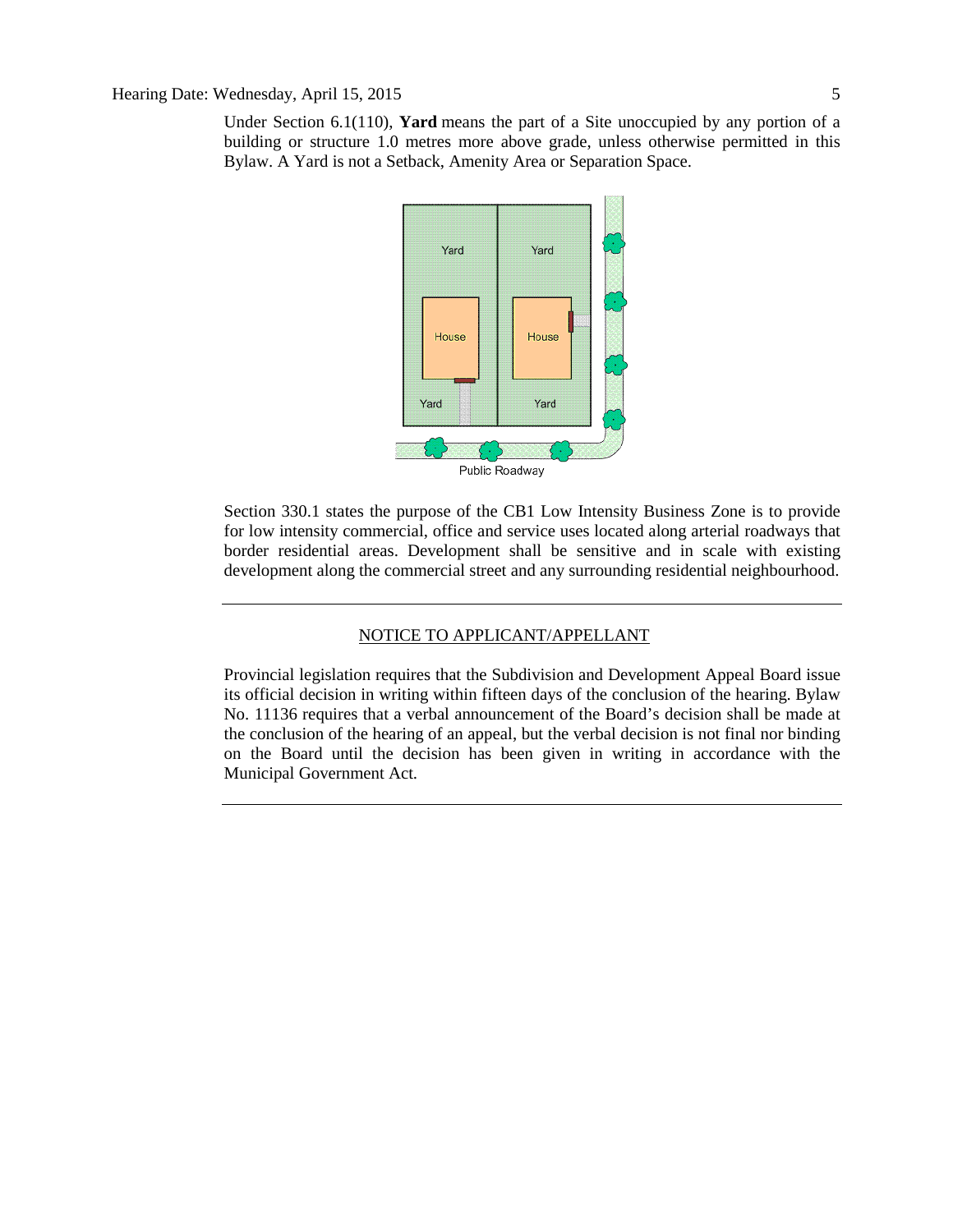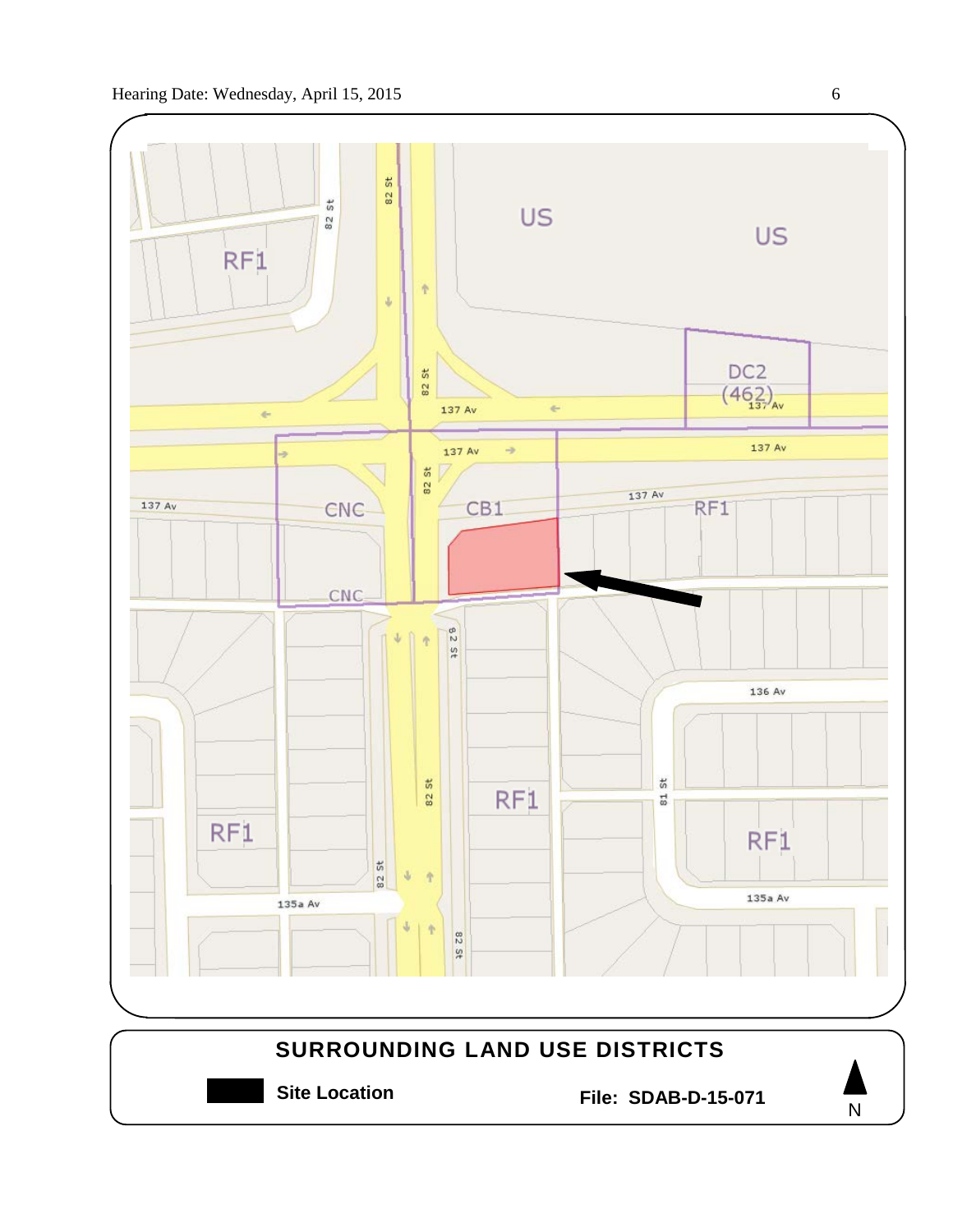#### **ITEM II: 1:00 P.M. FILE: SDAB-D-15-076**

#### AN APPEAL FROM THE DECISION OF THE DEVELOPMENT OFFICER BY AN ADJACENT PROPERTY OWNER

#### APPELLANT:

APPLICATION NO.: 129332249-002

DECISION OF THE DEVELOPMENT AUTHORITY: Approved with Conditions

APPLICATION TO: Develop an Overall Sign Design Concept for Gorman DC1 16166 (Manning Town Centre)

DECISION DATE: March 6, 2015

DATE OF APPEAL: March 23, 2015

NOTIFICATION PERIOD: March 12, 2015 to March 25, 2015

RESPONDENT: Cameron Development Corporation

MUNICIPAL DESCRIPTION<br>OF SUBJECT PROPERTY:

15812 - 34 Street NW, 15920 - 34 Street NW, 15705 - 37 Street NW, 3421 - 158 Avenue NW, 3408 - 153 Avenue NW, 15704 - 37 Street NW, 15510 - 37 Street NW, 15304 - 37 Street NW, 3404 - 158 Avenue NW

LEGAL DESCRIPTION: SE-36-53-24-4, Plan 1123619 Blk 3 Lots 3-4, Plan 1223987 Blk 3 Lot 5, Plan 1224580 Blk 3 Lots 7-9, Plan 1423784 Blk 1 Lot 2

ZONE: DC1 Direct Development Control Provision (Gorman, Bylaw 16166)

OVERLAY: N/A

STATUTORY PLAN: Pilot Sound Area Structure Plan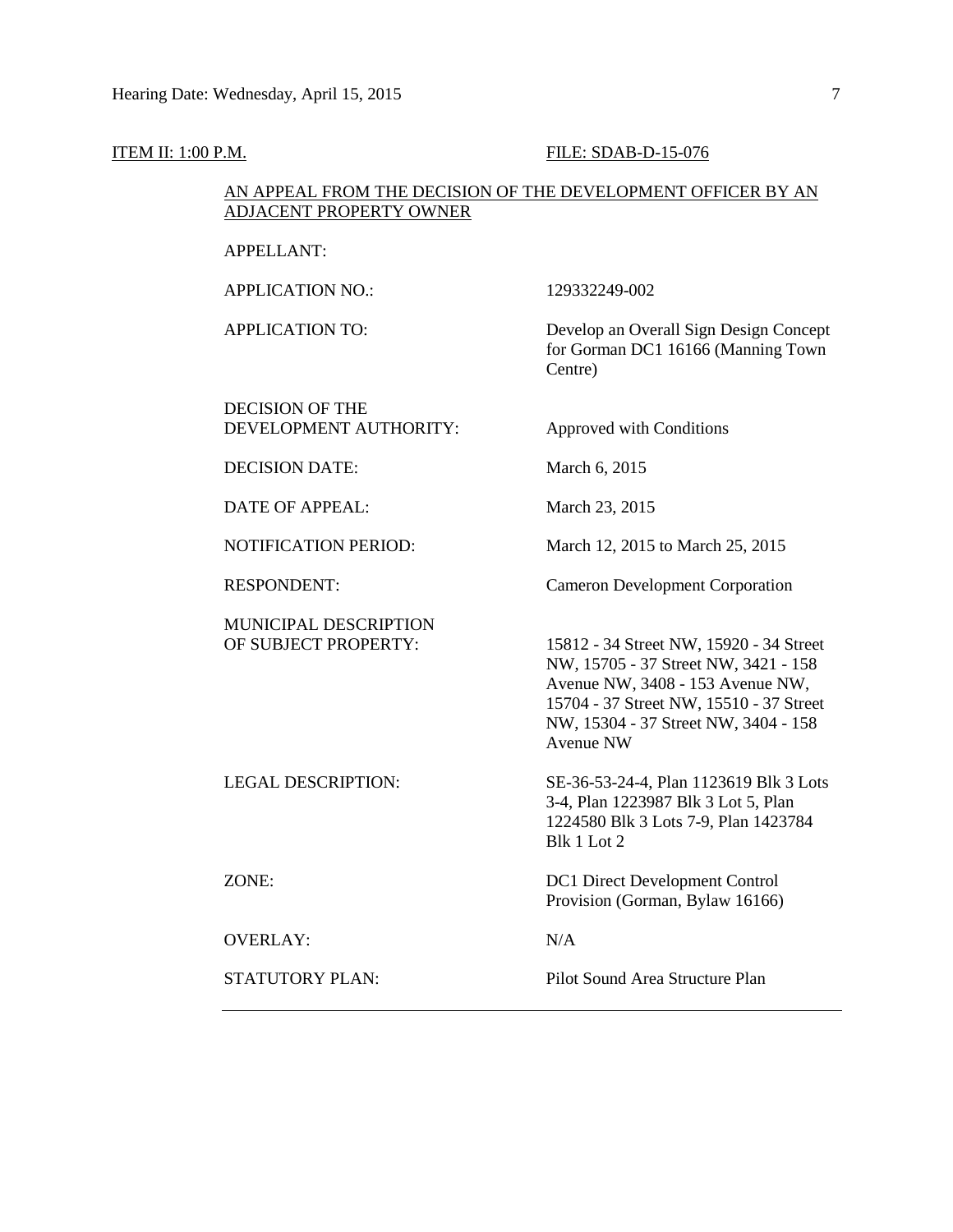#### DEVELOPMENT OFFICER'S DECISION

APPROVED - The proposed development is approved subject to the following conditions:

1) This approval is for the Overall Sign Design Concept only. Each individual sign within the Overall Sign Design Concept will require a separate Sign Combo Permit.

2) Addition of digital or off-premises content to the Freestanding On-premises Signs will require an amendment to the Overall Sign Design Concept 129332249-002 and must comply with the regulations of the DC1 Gorman Direct Development Control Provision Bylaw 16166, and the Edmonton Zoning Bylaw.

3) Signs shall comply with the regulations found in Schedule 59E and shall be designed and located to compliment the architectural theme and context of the building. (DC1 16166.4(k))

4) Notwithstanding Schedule 59E, the following regulations shall apply to Freestanding On-premises Signs located adjacent to Manning Drive:

a) The maximum permitted height shall be 12 m, measured from the geodetic elevation of 664.182 to the top of the sign; (DC1 16166.4(l.)(i))

b) The maximum allowable area shall be  $39 \text{ m}$ 2. (DC1 16166.4(l.)(ii))

5) Notwithstanding Schedule 59E, the following regulations shall apply to Freestanding On-premises Signs, Freestanding Off-premises Signs, Major Digital Signs, Minor Digital On-premises Signs, and Minor Digital On-premises Off-premises Signs located on site found within the site: (DC1 16166.4(m)

6) The maximum number shall be 11.  $(DC1 16166.4(m)(i))$ 

7) The maximum Height of a permitted Freestanding On-premises Sign is 8.0 m. The Development Officer may use his variance power to allow a Freestanding On-premises Sign up to 10.0 m in Height if a Site zoned residential is not within 60.0 m of the commercial Site. (Reference Section 59E.2(31)(k))

8) The maximum allowable Freestanding On-premises Sign Area shall be 20 m2. (Reference Section 59E.2(1)(b))

9) The maximum number of Freestanding On-premises Signs, Roof On-premises Signs, Major Digital Signs, Minor Digital On-premises Signs, Minor Digital Off-premises Signs, and Minor Digital On-premises Off-premises Signs on a Site shall be four. (Reference Section 59E.2(1)(c))

10) Freestanding On-premises Signs locations shall have a minimum Setback of 3.0 m where the Site shares a property line with another Site. (Reference Section  $59E.2(1)(d)$ )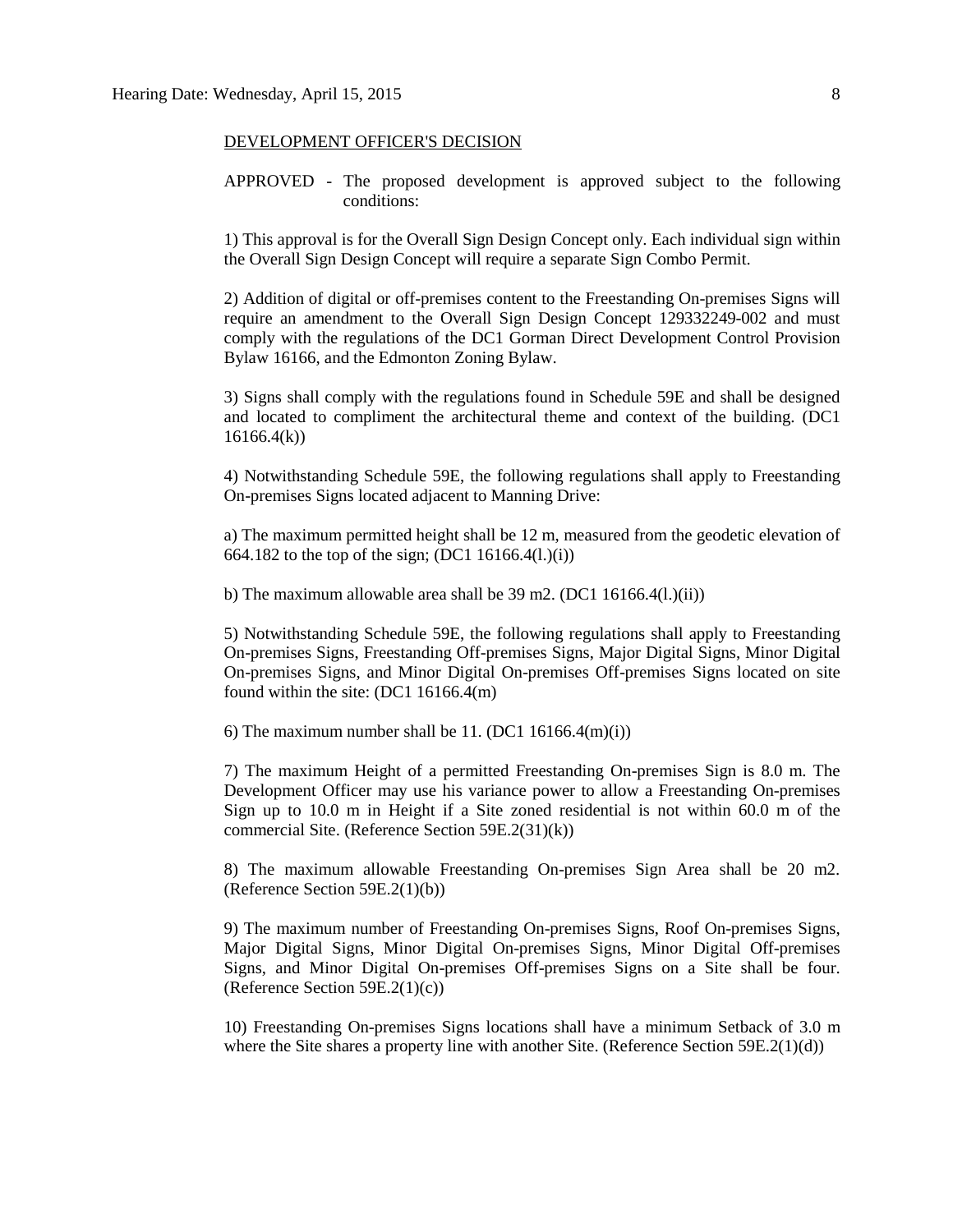11) Freestanding On-premises Signs shall have a 45.0 m radial separation distance from any other Freestanding On-premises Sign, Major Digital Sign, Minor Digital Onpremises Sign, Minor Digital Off-premises Sign or Minor Digital On-premises Offpremises Sign that is a Freestanding Sign on the same Site. This excludes Digital Signs that are located on the same Freestanding Sign structure as the proposed Freestanding On-premises Sign. (Reference Section 59E.2(1)(e))

12) Freestanding On-premises Signs may be Mechanical Signs. (Reference Section 59E.2(1)(f))

13) All Freestanding Signs, Major Digital Signs, Minor Digital On-premises Signs, Minor Digital Off-premises Signs, and Minor Digital On-premises Off-premises Signs shall be located so that all portions of the Sign and its support structure are completely located within the property and no part of the Sign may project beyond the property lines unless otherwise specified in a Sign Schedule. (Reference Section 59.2(12))

14) Major Digital Signs, Minor Digital On-premises Signs, Minor Digital Off-premises Signs, and Minor Digital On-premises Off-premises Signs shall be located such that the Sign does not obscure a driver decision point. The Development Officer and Transportation Services shall be satisfied that each Copy Area:

a) Does not physically obstruct the sightlines or view of a traffic control device or traffic control signal for oncoming vehicle traffic. (Reference Section 59.2(2)(a))

b) Is not located in the field of view near or past the traffic control device or traffic control signal in the sightlines of oncoming vehicle traffic. (Reference Section 59.2(2)(b))

c) Is not located in the field of view near or past other traffic conflict points such as intersections, merge points, exit ramps, or curved roadways. (Reference Section 59.2(2)(c))

d) Illumination does not compete with or dull the contrast of the traffic control device or traffic control signal for oncoming vehicle traffic. (Reference Section 59.2(2)(d))

17) No Off-Premises Advertising will be allowed on these On-Premises Signs.

#### Variance:

The Development Officer deems the proposed signage development to comply with Section  $(4)(k)$  and  $(i)$  of the DC1 Gorman Direct Development Control Provision Bylaw 16166.

#### APPELLANT'S SUBMISSION

I am making an application of appeal for signage permit for this development based on the following: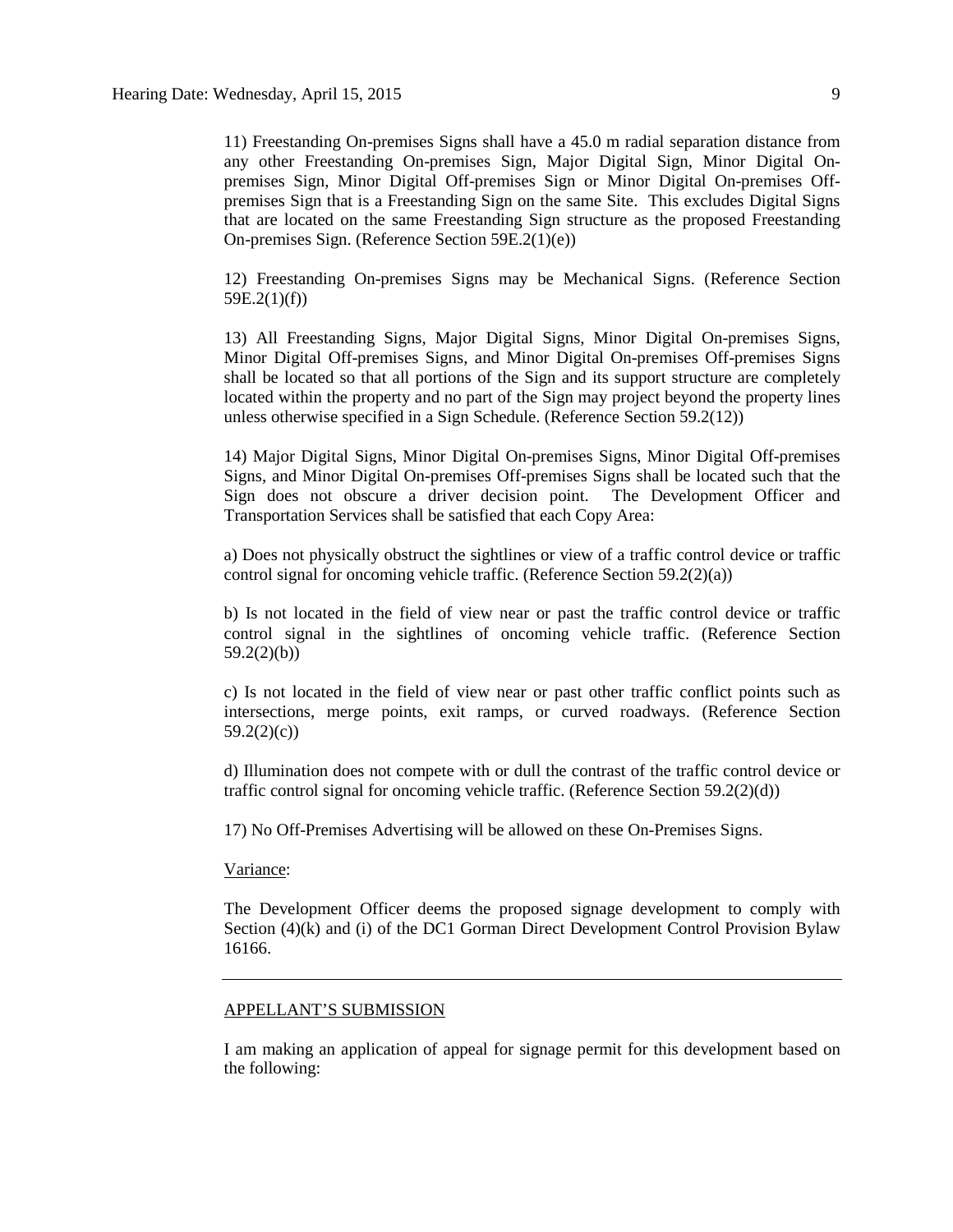- 1. The number of signs already approved for this development should be considered excessive, no more signs should be approved for this development, if they wish to add additional signs it should reduce the number of free standing signs that have already been approved.
- 2. The Signage is not only excessive in numbers, but excessive in size and is very distracting to drivers and should be considered a safety risk to the driving public.
- 3. The number of signs that have been approved should be reduced or at least capped at a lower number for the life of the project.
- 4. All future and existing signs should be unlit. These large signs are very distracting especially considering they are lit 24 hours a day. Neighboring residents do not get any reprieve at all.
- 5. They have single handedly destroyed the aesthetics of our neighborhood while adversely affecting property values. I am considering seeking compensation in this area at a future time.

The number of signs proposed and/or approved for this development is excessive, and, it is unreasonable for anybody to expect the neighboring residents to tolerate any more signage in this area. This development has showed little to no regard for the neighboring residents when compared to other more tasteful developments in our city. I am doubtful that the appeal board will be able to find a more aggressive signage program for any development in the City of Edmonton of similar size. I will continue to work on my position and do further research into this matter due to the short appeal period I have not had time to thoroughly prepare. Hopefully I will be able to upload more information and facts at a later date.

I am looking forward to resolving this matter in a way that will favor residents in the area.

#### SUBDIVISION AND DEVELOPMENT APPEAL BOARD OFFICER'S COMMENTS

Section 641(4) of the *Municipal Government Act*, Chapter M-26 states despite section 685, if a decision with respect to a development permit application in respect of a direct control district

- (a) is made by a council, there is no appeal to the subdivision and development appeal board, or
- (b) is made by a development authority, the appeal is limited to whether the development authority following the directions of council, and if the subdivision and development appeal board finds that the development authority did not follow the directions it may, in accordance with the directions, substitute its decision for the development authority's decision.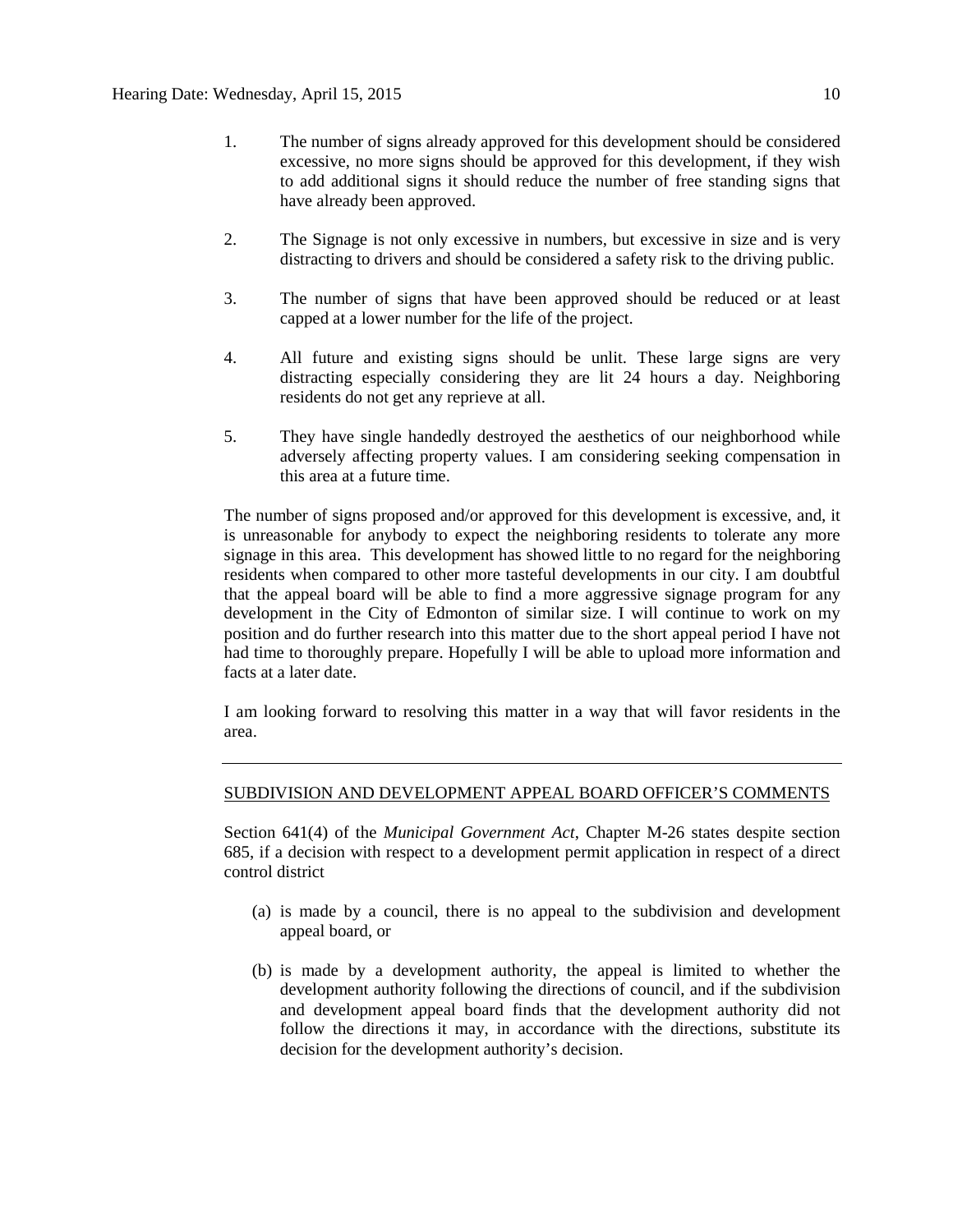**Freestanding On-premises Signs** is a listed Use in the DC1 Direct Development Control Provision (Gorman, Bylaw 16166), Section 3(gg).

Under Section 7.9(4), **Freestanding On-premises Signs** means any Sign supported independent of a building, displaying Copy that identifies or advertises a business, activity, service or product located on the premises or Site where the Sign is displayed.

Section 4(k) of the DC1 Direct Development Control Provision - Gorman, Bylaw 16166, states Signs shall comply with the regulations found in Schedule 59E and shall be designed and located to compliment the architectural theme and context of the building.

Section 4(l) of the DC1 Direct Development Control Provision - Gorman, Bylaw 16166, states, notwithstanding Schedule 59E, the following regulations shall apply to Freestanding On- and Off-premises Signs located adjacent to Manning Drive:

- i. the maximum permitted height shall be 12 metres, measured from the geodetic elevation of 664.182 to the top of the sign;
- ii. the maximum allowable area shall be 39 square metres.

Section 4(m) of the DC1 Direct Development Control Provision - Gorman, Bylaw 16166, states, notwithstanding Schedule 59E, the following regulations shall apply to Freestanding On-premises Signs, Freestanding Off-premises Signs, Major Digital Signs, Minor Digital On-premises Signs, and Minor Digital On-premises Off-premises Signs:

i. the maximum number shall be 11, of which the maximum number of Major or Minor Digital Freestanding On- and Off-premises Signs shall be 4.

Schedule 59E.2(3) states Freestanding On-premises Signs shall be subject to the following regulations:

- a. the maximum Height of a permitted Freestanding On-premises Sign is [8.0](javascript:void(0);) metres. The Development Officer may use his variance power to allow a Freestanding On-premises Sign up to [10.0](javascript:void(0);) metres in Height if a Site zoned residential is not within [60.0](javascript:void(0);) metres of the commercial Site;
- b. the maximum allowable Freestanding On-premises Sign Area shall be 20 square metres;
- c. the maximum number of Freestanding On-premises Signs, Roof On-premises Signs, Major Digital Signs, Minor Digital On-premises Signs, Minor Digital Offpremises Signs, and Minor Digital On-premises Off-premises Signs on a Site shall be four;
- d. Freestanding On-premises Signs locations shall have a minimum Setback of [3.0](javascript:void(0);) metres where the Site shares a property line with another Site;
- e. Freestanding On-premises Signs shall have a [45.0 me](javascript:void(0);)tres radial separation distance from any other Freestanding On-premises Sign, Major Digital Sign, Minor Digital On-premises Sign, Minor Digital Off-premises Sign or Minor Digital On-premises Off-premises Sign that is a Freestanding Sign on the same Site. This excludes Digital Signs that are located on the same Freestanding Sign structure as the proposed Freestanding On-premises Sign; and
- f. Freestanding On-premises Signs may be Mechanical Signs.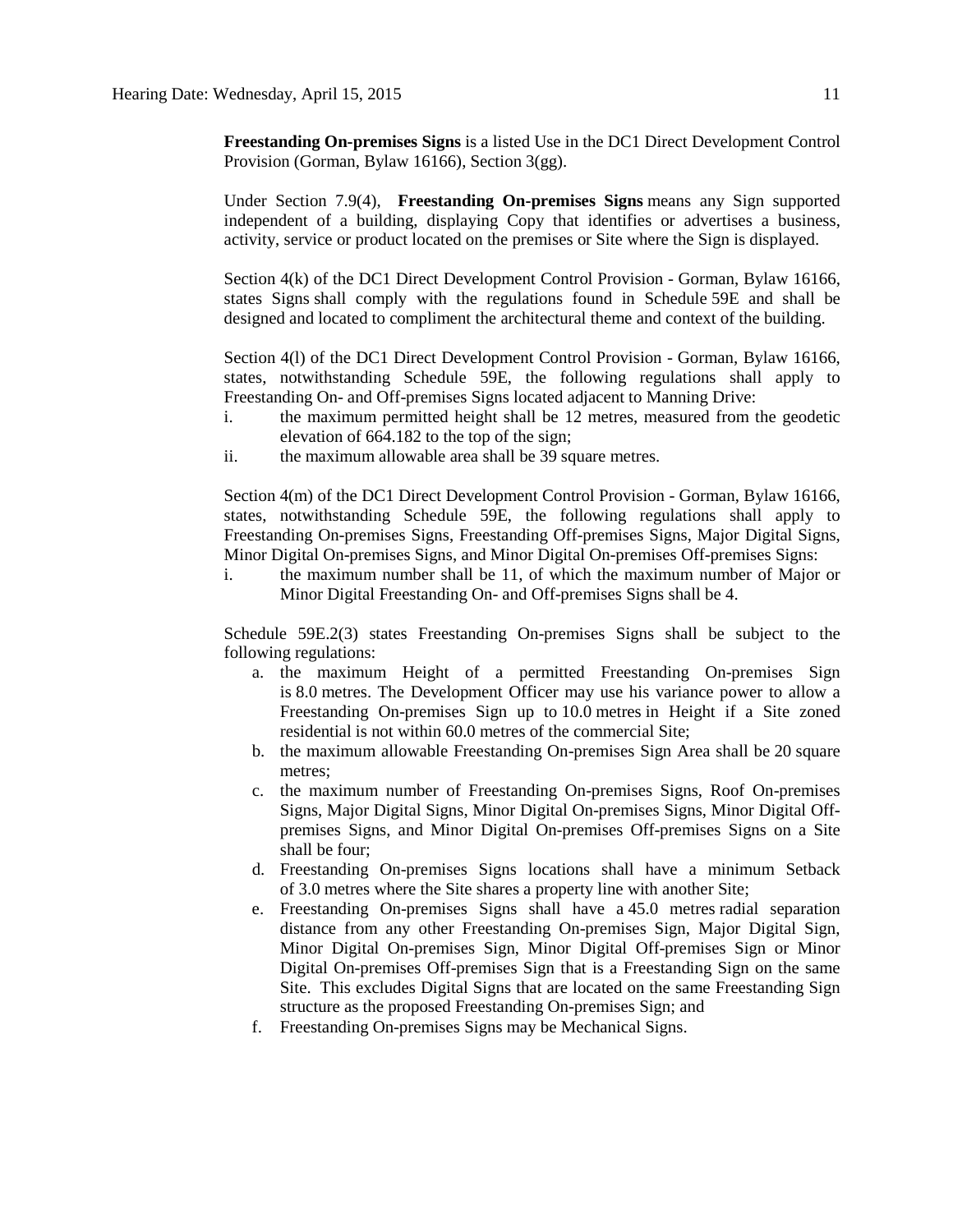Section 1 of the DC1 Direct Development Control Provision - Gorman, Bylaw 16166, states the purpose of the Provision is to accommodate a commercial shopping centre with development controls and urban design regulations and guidelines to establish a high quality urban environment. Commercial, retail and offices uses shall be included and will be developed as larger shopping complexes, a main street and stand-alone pads comprehensively designed to improve the pedestrian and shopping environment.

#### NOTICE TO APPLICANT/APPELLANT

Provincial legislation requires that the Subdivision and Development Appeal Board issue its official decision in writing within fifteen days of the conclusion of the hearing. Bylaw No. 11136 requires that a verbal announcement of the Board's decision shall be made at the conclusion of the hearing of an appeal, but the verbal decision is not final nor binding on the Board until the decision has been given in writing in accordance with the Municipal Government Act.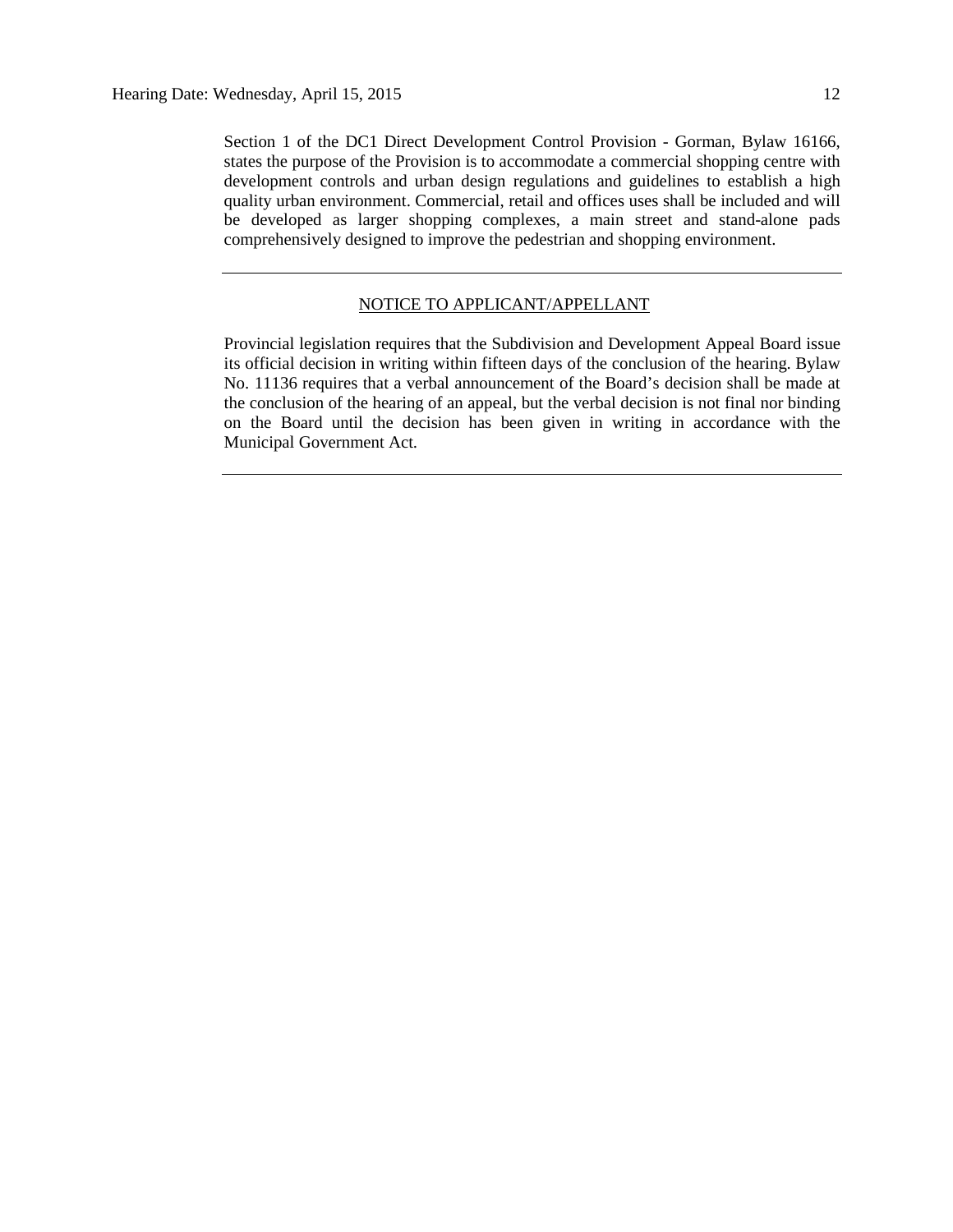